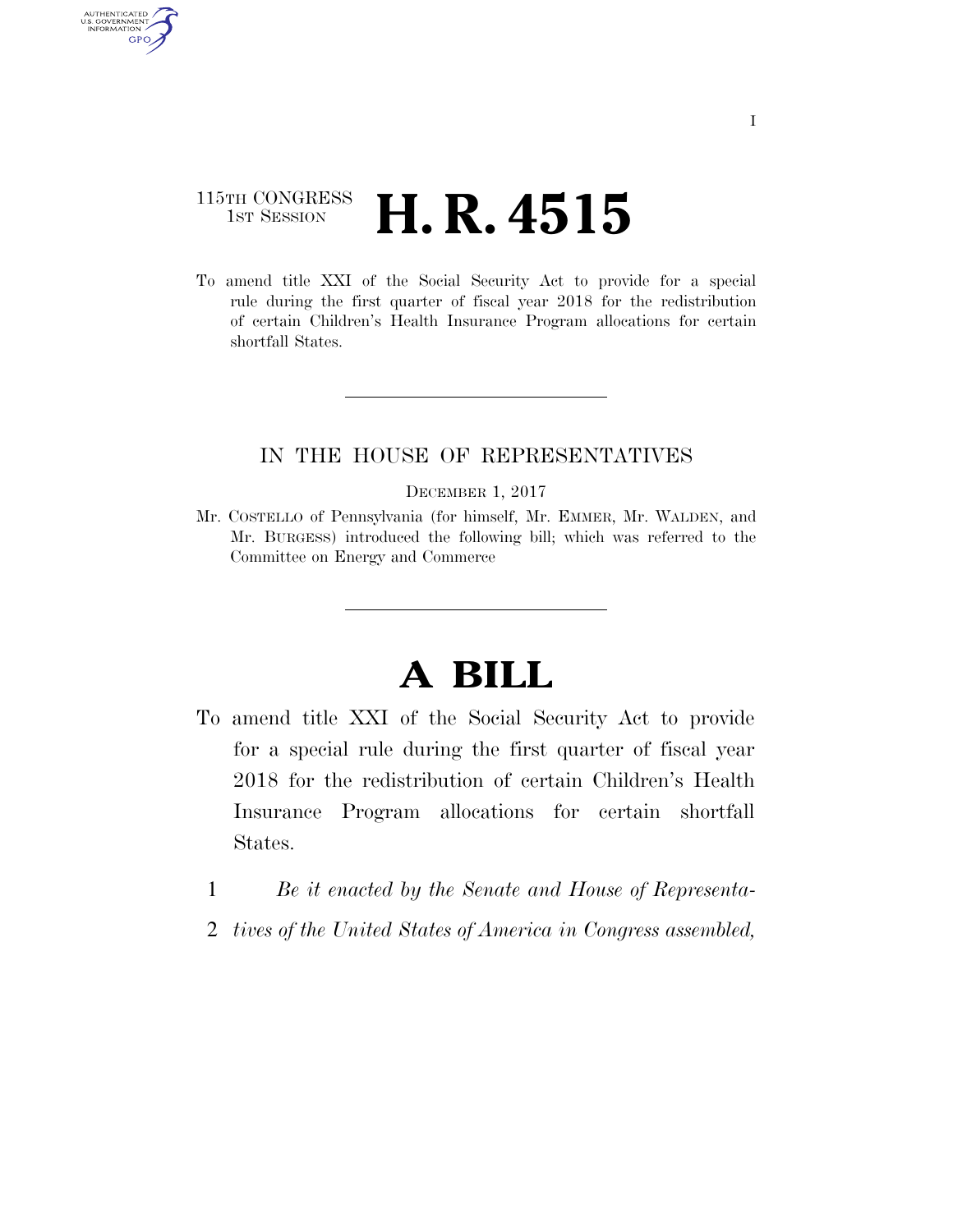| $\mathbf{1}$   | SECTION 1. CHIP ALLOCATION REDISTRIBUTION SPECIAL    |
|----------------|------------------------------------------------------|
| $\overline{2}$ | FOR CERTAIN SHORTFALL STATES<br><b>RULE</b>          |
| 3              | DURING FIRST QUARTER OF FISCAL YEAR                  |
| $\overline{4}$ | 2018.                                                |
| 5              | Section $2104(f)(2)$ of the Social Security Act (42) |
| 6              | U.S.C. $1397dd(f)(2)$ is amended—                    |
| $\overline{7}$ | $(1)$ by amending subparagraph $(B)$ to read as      |
| 8              | follows:                                             |
| 9              | "(B) DETERMINATION OF REDISTRIBUTED                  |
| 10             | AMOUNTS IF INSUFFICIENT AMOUNTS AVAIL-               |
| 11             | ABLE.                                                |
| 12             | "(i) PRORATION RULE.—Subject to                      |
| 13             | clause (ii), if the amounts available for re-        |
| 14             | distribution under paragraph (1) for a fis-          |
| 15             | cal year are less than the total amounts of          |
| 16             | the estimated shortfalls determined for the          |
| 17             | year under subparagraph $(A)$ , the amount           |
| 18             | to be redistributed under such paragraph             |
| 19             | for each shortfall State shall be reduced            |
| 20             | proportionally.                                      |
| 21             | "(ii) SPECIAL RULE FOR FIRST QUAR-                   |
| 22             | TER OF FISCAL YEAR 2018.-                            |
| 23             | "(I) IN GENERAL.—For the pe-                         |
| 24             | riod beginning on October 1, 2017,                   |
| 25             | and ending December 31, 2017, with                   |
| 26             | respect to any amounts available for                 |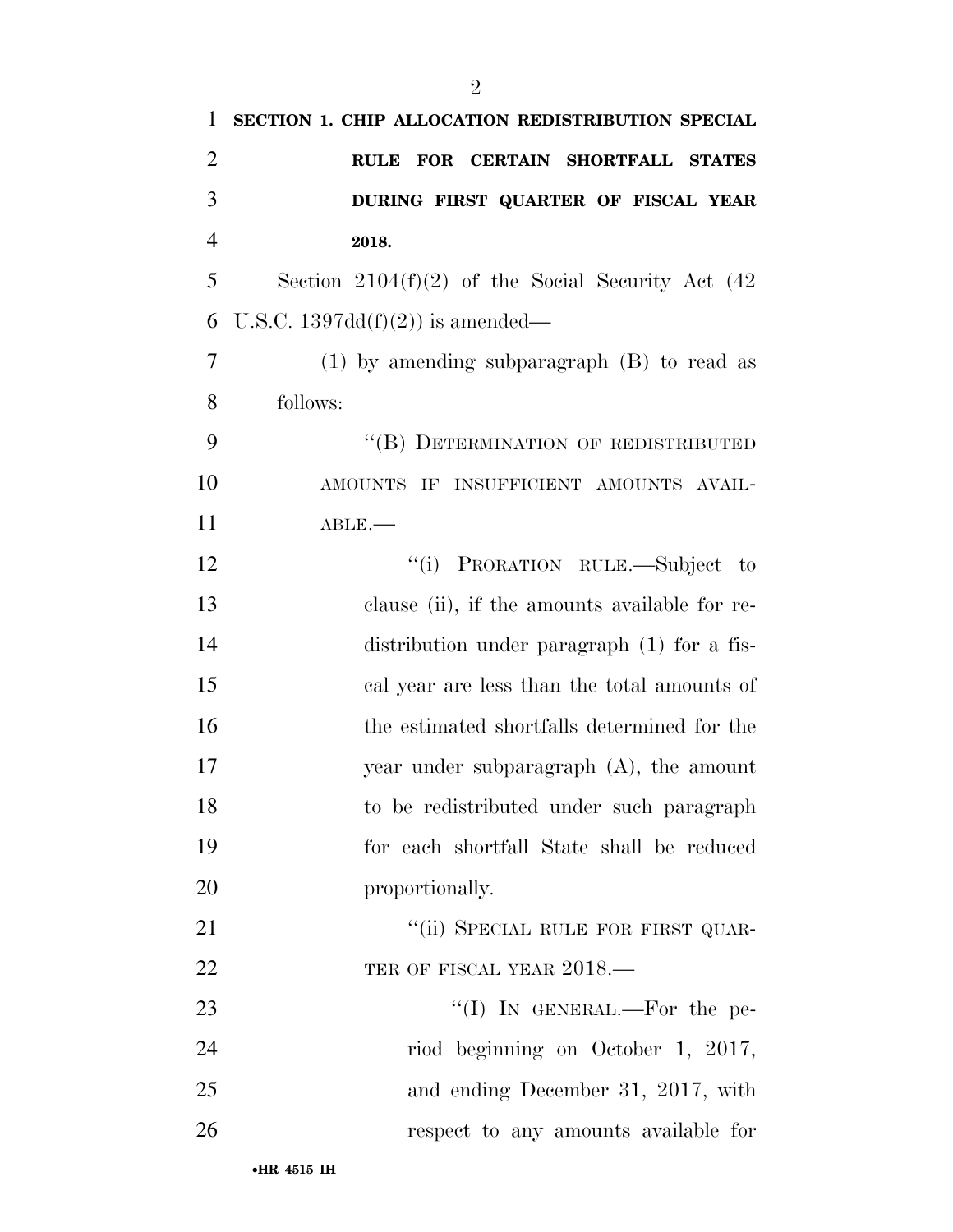| $\mathbf{1}$   | redistribution under paragraph (1) for  |
|----------------|-----------------------------------------|
| $\overline{2}$ | fiscal year 2018, the Secretary shall   |
| 3              | redistribute under such paragraph       |
| $\overline{4}$ | such amounts to each emergency          |
| 5              | shortfall State (as defined in sub-     |
| 6              | clause $(II)$ in such amount as is      |
| $\overline{7}$ | equal to the amount of the shortfall    |
| 8              | described in subclause (II) for such    |
| 9              | State and period (as may be adjusted    |
| 10             | under subparagraph $(C)$ ) before the   |
| 11             | Secretary may redistribute such         |
| 12             | amounts to any shortfall State that is  |
| 13             | not an emergency shortfall State. In    |
| 14             | the case of any amounts redistributed   |
| 15             | under this subclause to a State that is |
| 16             | not an emergency shortfall State, such  |
| 17             | amounts shall be determined in ac-      |
| 18             | cordance with clause (i).               |
| 19             | "(II) EMERGENCY SHORTFALL               |
| 20             | STATE DEFINED.—For purposes of          |
| 21             | clause, the term 'emergency<br>this     |
| 22             | shortfall State' means, with respect to |
| 23             | the period beginning October 1, 2017,   |
| 24             | and ending December 31, 2017, a         |
| 25             | shortfall State for which the Secretary |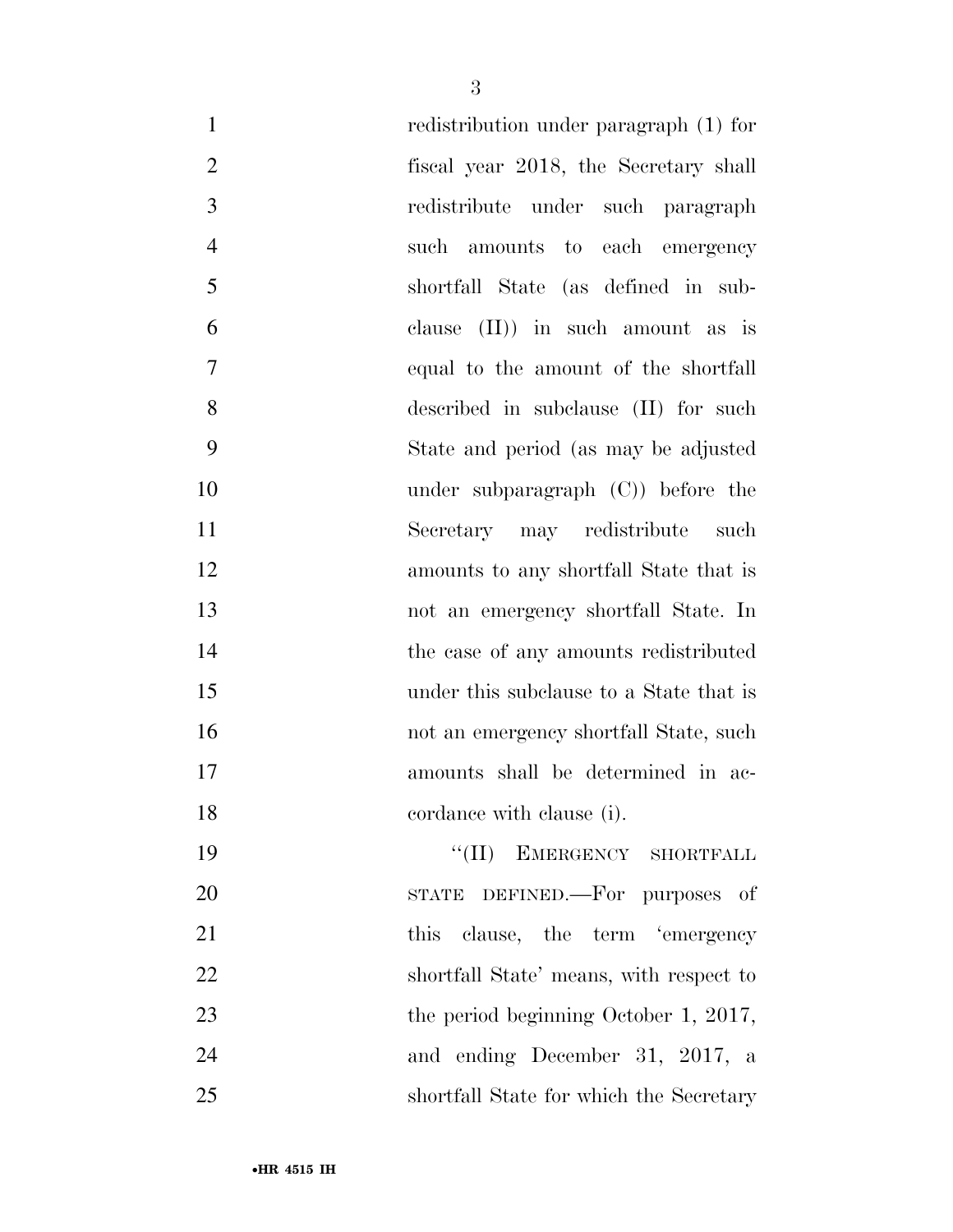| $\mathbf{1}$     | estimates, in accordance with sub-          |
|------------------|---------------------------------------------|
| $\overline{2}$   | paragraph $(A)$ (unless otherwise speci-    |
| 3                | fied in this subclause), that the pro-      |
| $\overline{4}$   | jected expenditures under the State         |
| 5                | child health plan and under section         |
| 6                | $2105(g)$ (calculated as if the reference   |
| $\boldsymbol{7}$ | under section $2105(g)(4)(A)$ to '2017'     |
| 8                | were a reference to '2018' and insofar      |
| 9                | as the allotments are available to the      |
| 10               | State under this subsection or sub-         |
| 11               | section (e) or $(m)$ ) for such period will |
| 12               | exceed the sum of the amounts de-           |
| 13               | scribed in clauses (i) through (iii) of     |
| 14               | subparagraph $(A)$ for such period, in-     |
| 15               | cluding after application of any            |
| 16               | amount redistributed under paragraph        |
| 17               | $(1)$ before such date of enactment to      |
| 18               | such State. A shortfall State may be        |
| 19               | an emergency shortfall State under          |
| 20               | the previous sentence without regard        |
| 21               | to whether any amounts were redis-          |
| 22               | tributed before such date of enact-         |
| 23               | ment to such State under paragraph          |
| 24               | $(1)$ for fiscal year 2018.                 |